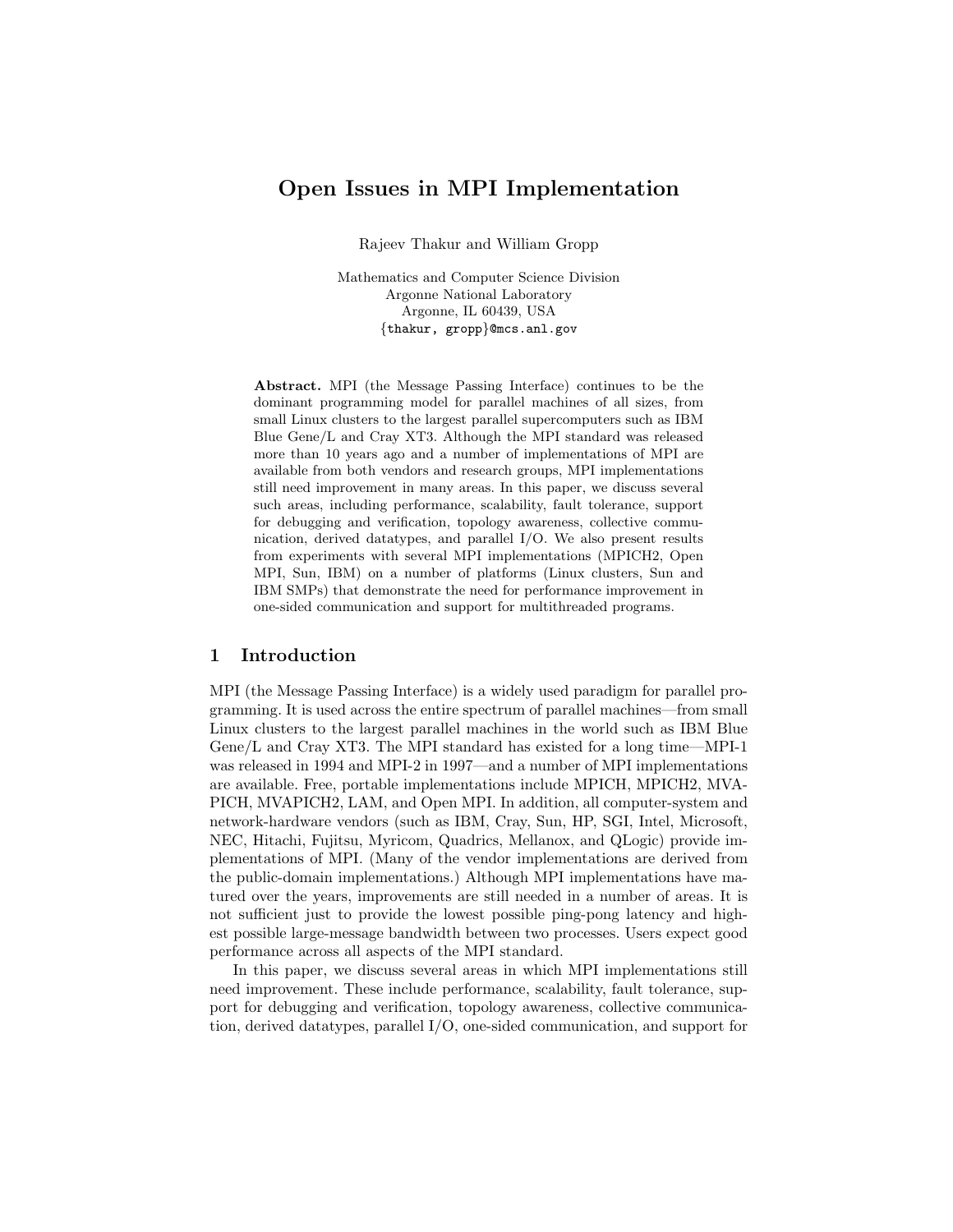multithreaded programs. For the last two areas, we also present results from experiments with several MPI implementations (MPICH2, Open MPI, Sun, IBM) on a number of platforms (Linux clusters, Sun and IBM SMPs) that demonstrate the need for performance improvements.

# 2 Areas Needing Improvement in MPI Implementations

Below we discuss in broad terms several areas in which better support is needed from MPI implementations. It is not a comprehensive list, but it covers most of the important topics.

#### 2.1 Basic Performance

The holy grail of message-passing performance is to achieve sub-microsecond latency for short messages. That goal has already been achieved on shared-memory machines [4] but not yet on distributed-memory systems. In addition to achieving low latency and high bandwidth on ping-pong benchmarks, it is essential to deliver good performance across the entire range of message sizes, avoiding sharp jumps in between. However, this is not the case in many MPI implementations that use a different protocol for short and long messages (eager versus rendezvous delivery) to minimize the need for internal buffering. An example in shown in Figure 1: On the IBM Blue Gene/L, a large jump occurs around 1024 bytes because of the transition from eager to rendezvous protocol. Smoothing out such performance jumps is a difficult challenge because of the tradeoffs between performance and resource consumption.

Another basic performance requirement is that a user should be able to achieve better (or equal) performance by using a single MPI function than by using a combination of other MPI functions that can implement the same functionality [29]. This requirement is not met in some cases. For example, in Figure 1, a user with a 1500-byte message will achieve better performance by sending two 750-byte messages. More such examples can be found in [29].

### 2.2 Scalability

MPI implementers must bear in mind that the number of processes in an MPI application may no longer be limited to a few hundred or a few thousand. Machines with much larger numbers of processors already exist. For example, the IBM Blue Gene/L at Lawrence Livermore National Laboratory has 131,072 processors. Larger systems are expected in the near future. As a result, MPI implementations must pay close attention to aspects of their code that grow linearly with the number of processors. Such aspects include the size of internal data structures, the number of connections established during MPI Init, and the complexities of algorithms used anywhere in the implementation. Connecting all processes to each other in MPI Init is no longer an option. If the underlying network requires connections, they must be set up only if and when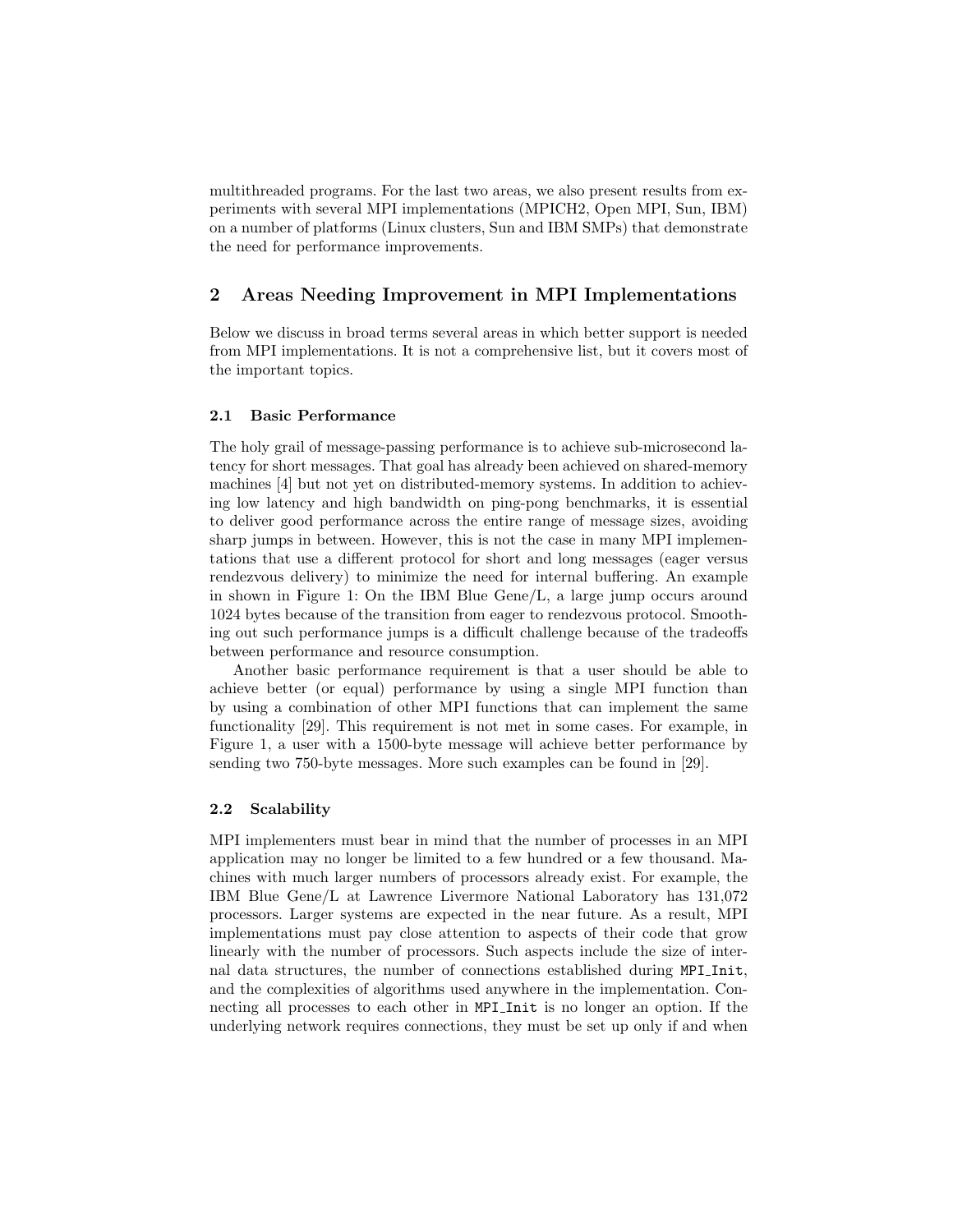

Fig. 1. Measured performance of short messages on IBM Blue Gene/L. Note the large jump around 1024 bytes; this is the transition from eager to rendezvous protocol in the MPI implementation.

needed, for example, when a process first tries to communicate with another process (MPICH2 already does this). Similarly, connections may need to be closed dynamically if they remain idle for a long time; and collective-communication algorithms, including all-to-all, may need to limit the number of connections.

### 2.3 Fault Tolerance

Closely tied to scalability is the need for increased tolerance to failure. As systems get larger, the probability of failure of components is larger. MPI implementations must improve their ability to handle failures, such as broken connections and dead processes, to the extent possible. A number of research efforts in faulttolerant MPI implementation exist [2, 7, 13]. However, production MPI implementations need to improve their support for fault tolerance. In addition, fault tolerance often comes at a cost, and a careful balance must be struck between performance and fault tolerance.

### 2.4 Support for Debugging and Verification

MPI applications can be difficult to write and equally difficult to debug. To help application programmers, MPI implementations must provide better support for tools that help with debugging and verification. For example, MPI implementations must integrate better with parallel debuggers (e.g., TotalView) [6, 9]. Auxiliary tools that help in debugging are also useful. An example is the collchk library [8] provided with MPICH2 that can check for inconsistencies in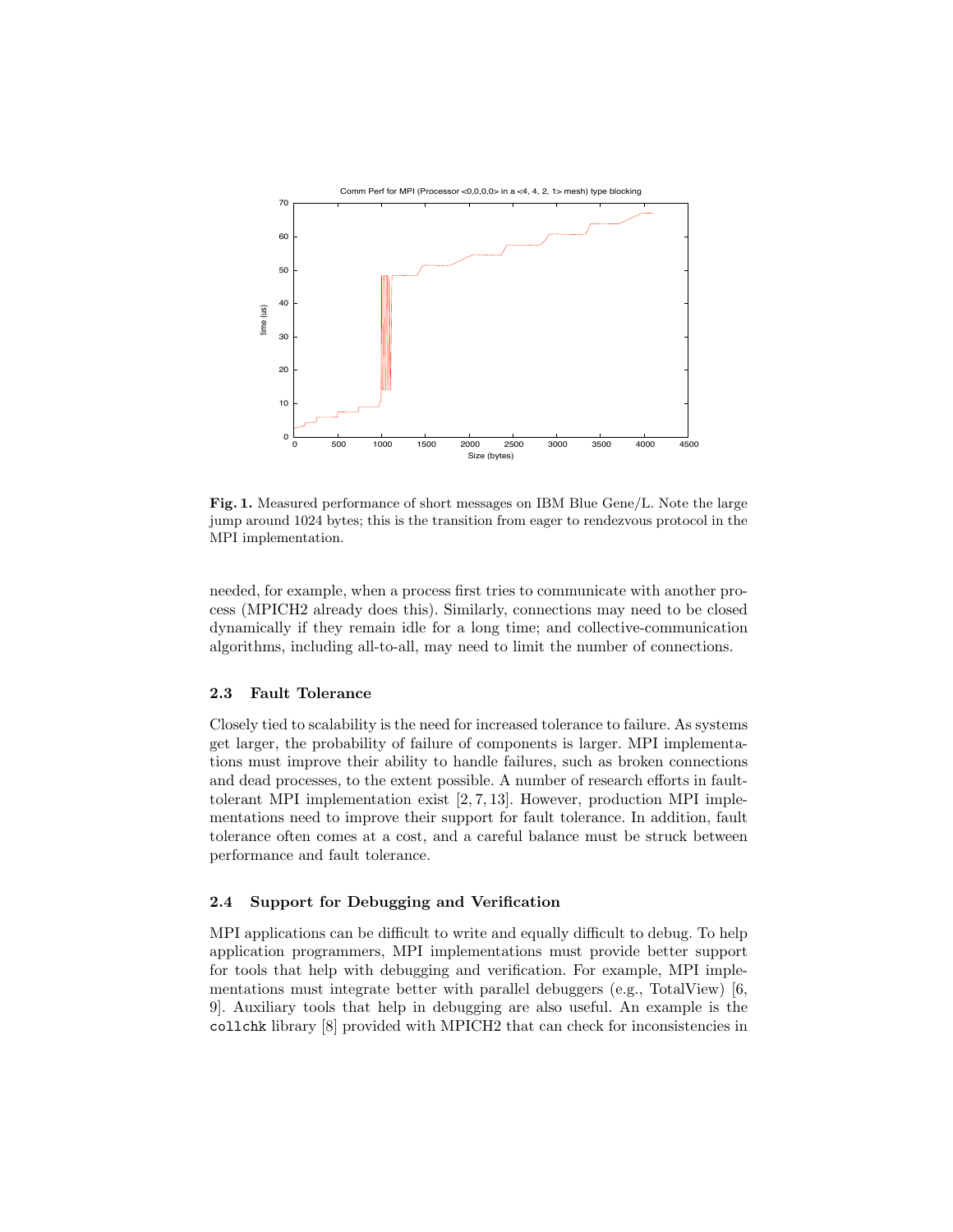parameters passed to collective functions on different processes, such as the root for an MPI Bcast. In a large and complex application with many MPI functions, collchk has helped find bugs that would otherwise have been very difficult to catch. A similar tool is described in [31]. Other tools also exist for checking program correctness, such as MARMOT [16], Umpire [32], and Intel Trace Analyzer and Collector [12], but more work is needed in this area.

Parallel programs are also prone to suffer from deadlocks and race conditions that may remain undetected for a long time because they are timing dependent [17]. For example, the byte-range locking algorithm proposed in [27] has a race condition that results in deadlock. It was discovered only a year later with the help of formal-verification methods [18]. Easy-to-use tools that use formal verification would be invaluable.

#### 2.5 Virtual-to-Physical Topology Mapping

Today's large parallel machines, such as IBM Blue Gene/L and Cray XT3, have nodes arranged in a 3D torus topology. On such machines, it is more efficient to have MPI processes mapped on the nodes in a way that results in the majority of the communication taking place between nearest neighbors in the torus. MPI defines process-topology functions that allow users to create virtual process topologies and organize their communication among nearest neighbors on such topologies. However, the MPI implementation must efficiently map the virtual topology onto the physical processor layout such that nearest neighbors in the virtual topology are also nearest neighbors in the physical topology. This efficient mapping is often lacking in MPI implementations and must be provided. Applications may also need MPI COMM WORLD to be mapped appropriately on the machine.

#### 2.6 Derived Datatypes

Derived datatypes in MPI allow users to specify noncontiguous memory layouts and thereby communicate noncontiguous data with a single function call. They are intended to provide higher performance than having the user pack all the data contiguously before calling MPI. However, MPI implementations have historically performed very poorly with derived datatypes, to the extent that users don't even think about using them. This situation defeats the purpose of having derived datatypes in the standard. Although some research efforts have optimized the processing of derived datatypes [21, 30], their performance still often lags behind that of manual packing. One promising effort demonstrated higher performance than user packing by exploiting knowledge of the memory architecture of the machine and doing memory copies efficiently [5]. However, this work is yet not incorporated in the official release of MPICH2. More research, development, and incorporation into widely used MPI implementations clearly is needed for derived datatypes.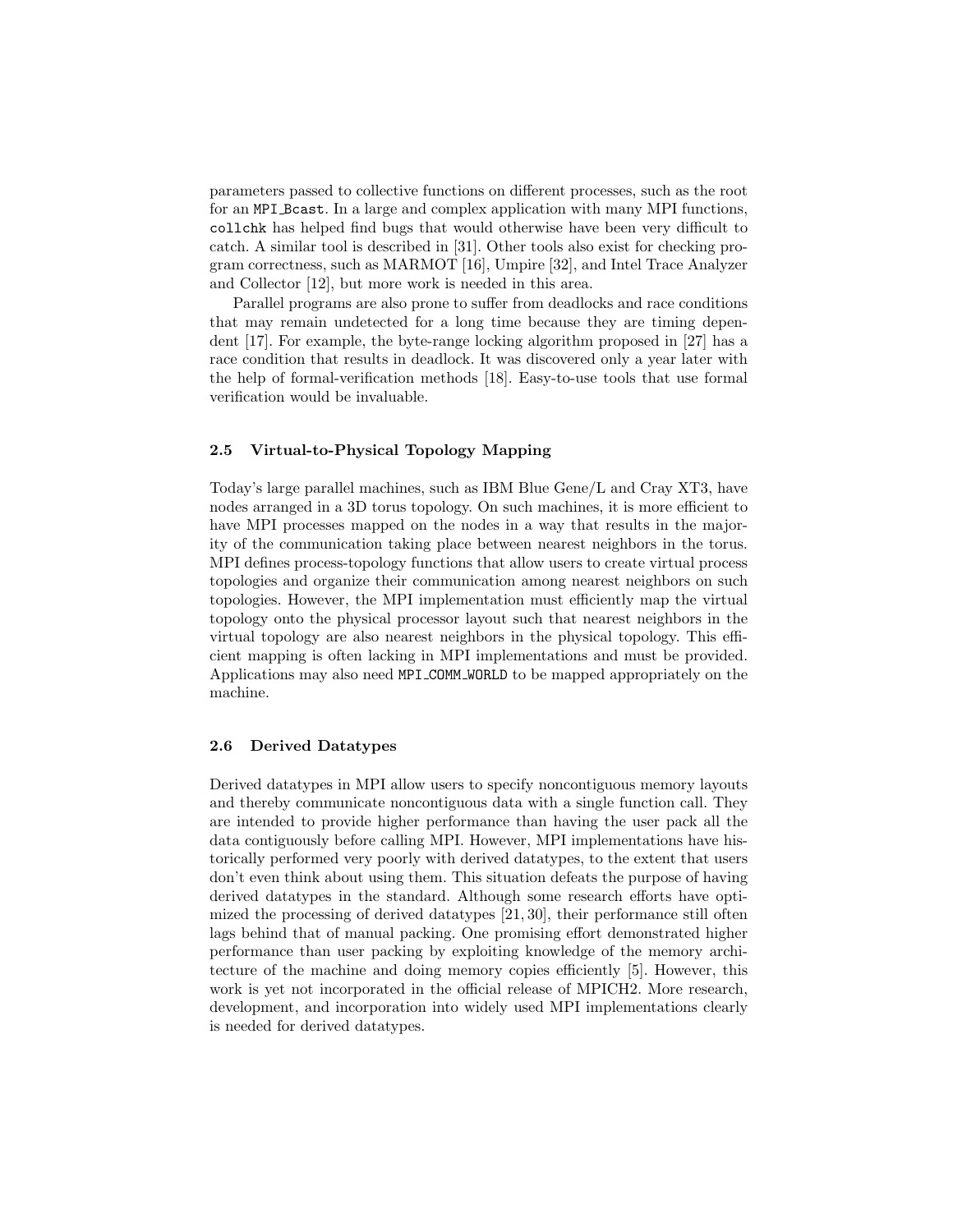#### 2.7 Collective Communication

MPI collective communication functions, such as broadcast and reduce, play a big role in helping applications achieve good performance. Although a lot of research has been done on collective communication algorithms [1, 3, 28] and some implementations have incorporated optimized algorithms [19, 26], more work is still needed in some areas. For example, with the advent of multicore chips, MPI applications will routinely have multiple processes on a single node connected with multiple processes on other nodes by an interconnection network. Therefore, collective communication algorithms must be designed to effectively use such a hierarchical communication topology. Although research has been done on topology-aware collectives [14, 15, 22], not all production implementations have incorporated such algorithms yet. Furthermore, optimized algorithms are needed for the entire set of collectives in MPI, not just a select few.

The best algorithm for a particular collective communication function often depends on the message size and number of processes. In MPICH2, for example, the MPI collective functions use multiple algorithms, and one of them is selected for a specific message size and number of processes [26]. However, the cutoff points for switching between algorithms are based on measurements performed some time ago on one platform. They may not be right for other platforms. A better approach is needed that determines the right cutoff points for the specific machine being used. Dynamic tuning of algorithms may also be needed.

### 2.8 Parallel I/O

MPI-2 includes an interface for parallel file I/O, commonly referred to as MPI-IO. The most commonly used implementation of MPI-IO is ROMIO [20, 24]. To our knowledge, almost all MPI implementations, except IBM's MPI for the SP, use ROMIO as the basis for MPI-IO. Although ROMIO has many optimizations that improve I/O performance substantially, such as data sieving and collective I/O [25], more work is needed in improving those algorithms and selecting the right internal buffer sizes for I/O and the right number of I/O aggregators on large systems. Applications would also benefit from a production-quality clientside caching system that can take advantage of the default weak consistency semantics of MPI-IO. Furthermore, many implementations do not yet support the portable external32 data format and user-defined data representations that are part of the MPI standard. These features are needed for standards compliance and for being able to write files that can be read on any architecture.

In the following sections, we discuss in greater detail two other areas needing improvement, namely, one-sided communication and support for multithreaded programs.

# 3 One-Sided Communication

The MPI-2 standard added one-sided communication operations to MPI. These operations offer a different programming model from the regular MPI-1 point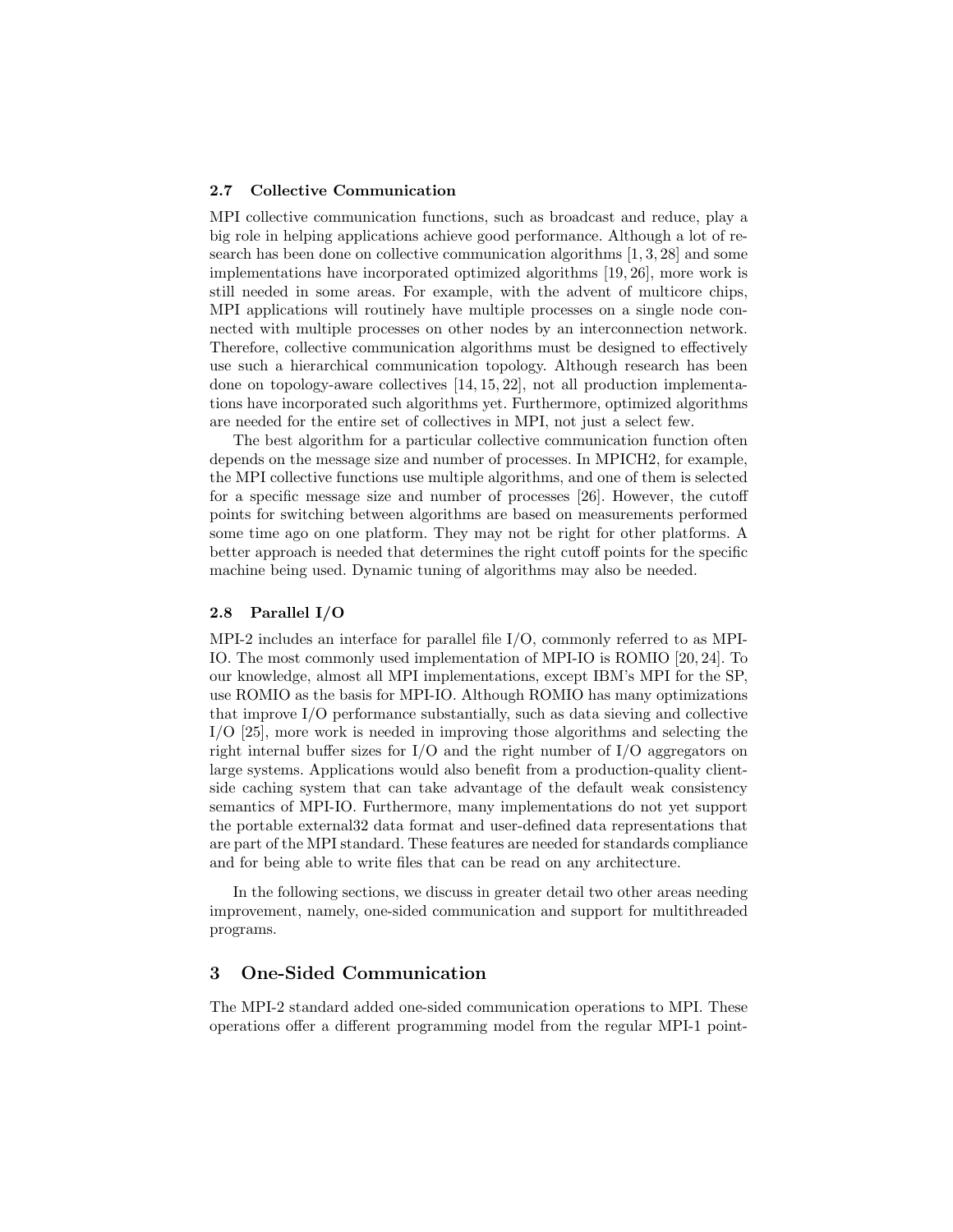to-point operations: A process can directly write to or read from the memory of a remote process via *put* and *get* operations. A key feature of MPI one-sided communication is that data transfer and synchronization are separated. This feature allows multiple transfers to use a single synchronization operation, thus reducing the total overhead. MPI supports three synchronization methods: fence (collective synchronization), post-start-complete-wait (only communicating processes synchronize), and passive target (only the origin process calls lock-unlock functions).

To test how MPI implementations perform for one-sided communication, we wrote a benchmark that mimics the common "halo exchange" (or ghost-cell exchange) operation in applications that approximate the solution to partial differential equations. The code for this communication pattern, using MPI pointto-point communication, is as follows.

```
for (j=0; j\leq n_{partners}; j++) {
    MPI_Irecv( rbuffer[j], len, MPI_BYTE, partners[j], 0,
               MPI_COMM_WORLD, &req[j] );
    MPI_Isend( sbuffer[j], len, MPI_BYTE, partners[j], 0,
               MPI_COMM_WORLD, &req[n_partners+j] );
}
MPI_Waitall( 2*n_partners, req, MPI_STATUSES_IGNORE );
```
We wrote a number of versions of this benchmark with one-sided communication and using all three synchronization mechanisms. We ran the benchmark on a Sun Fire SMP at the University of Aachen and an IBM p655+ SMP at the San Diego Supercomputer Center using the native vendor MPI implementations (Sun and IBM).

Figure 2 shows a subset of the results on the Sun and IBM machines. The results on the Sun machine indicate that it is possible to get good performance with one-sided communication; in fact, on this system the performance with lock-unlock synchronization is better than with point-to-point communication. On the other hand, the IBM system performs very poorly for one-sided communication. With eight processes on an eight-node SMP, the one-sided communication performance was on the order of forty times slower than the point-to-point performance (data not shown). With seven processes on the same eight-node SMP, the one-sided communication performance is still poor (as shown in Figure 2) but an order of magnitude faster than with eight processes. The significant change in performance between eight and seven processes suggests that a thread is used for implementing the one-sided communication operations and that the implementation is not prepared to handle the case where there are more threads than processors. The results on the IBM machine demonstrate that efforts are needed to improve the performance of MPI one-sided communication.

Additional results for other MPI implementations and platforms can be found in [11].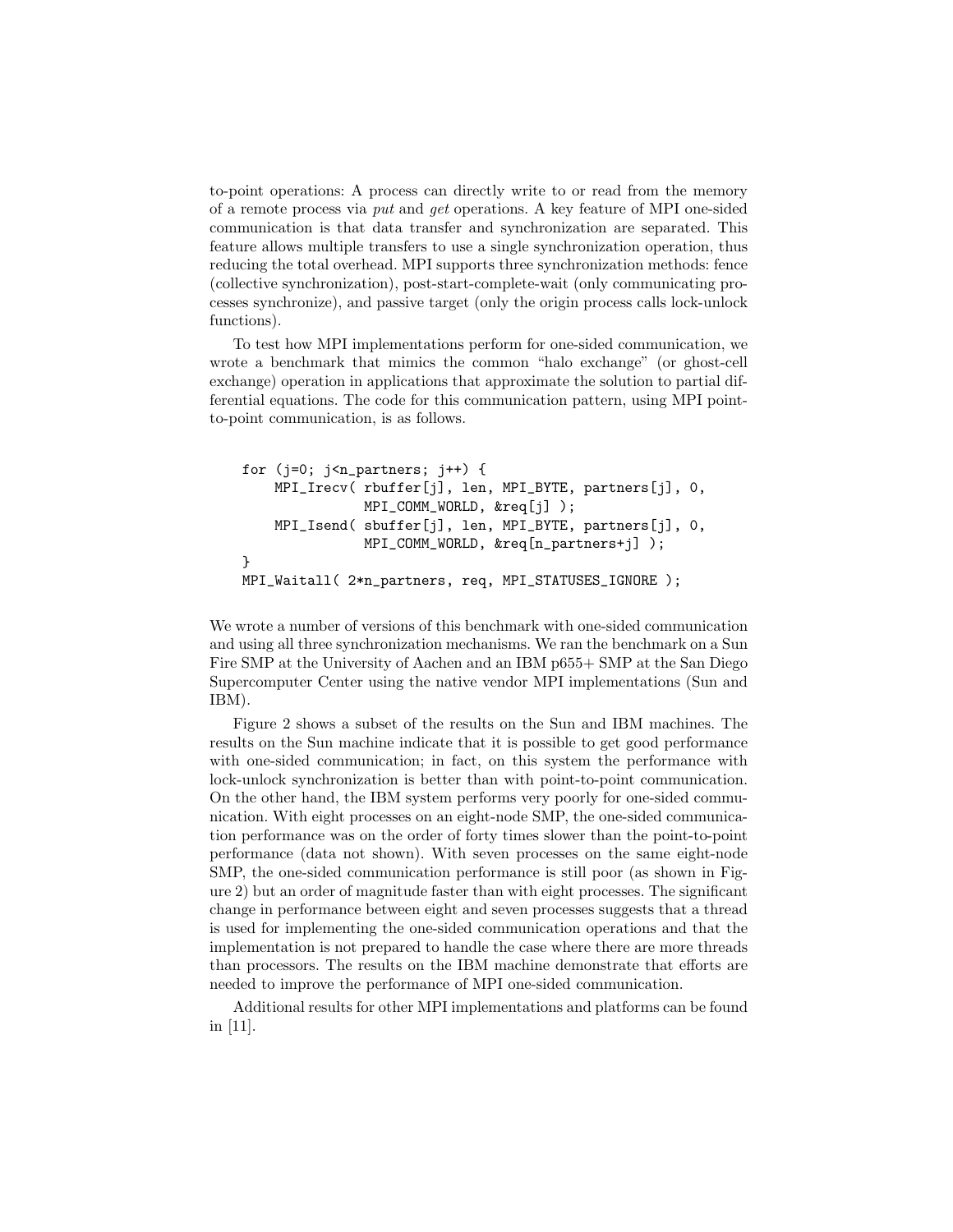



Fig. 2. Performance of one-sided communication for halo exchange on Sun Fire with 16 processes (top) and IBM p655+ with 7 processes (bottom). putall is the fence version with all assert options, putpscwalloc is the post-start-complete-wait synchronization with MPI Alloc mem, putlockshared is passive target with shared locks, and putlocksharednb omits the barrier that is necessary to ensure completion at the target.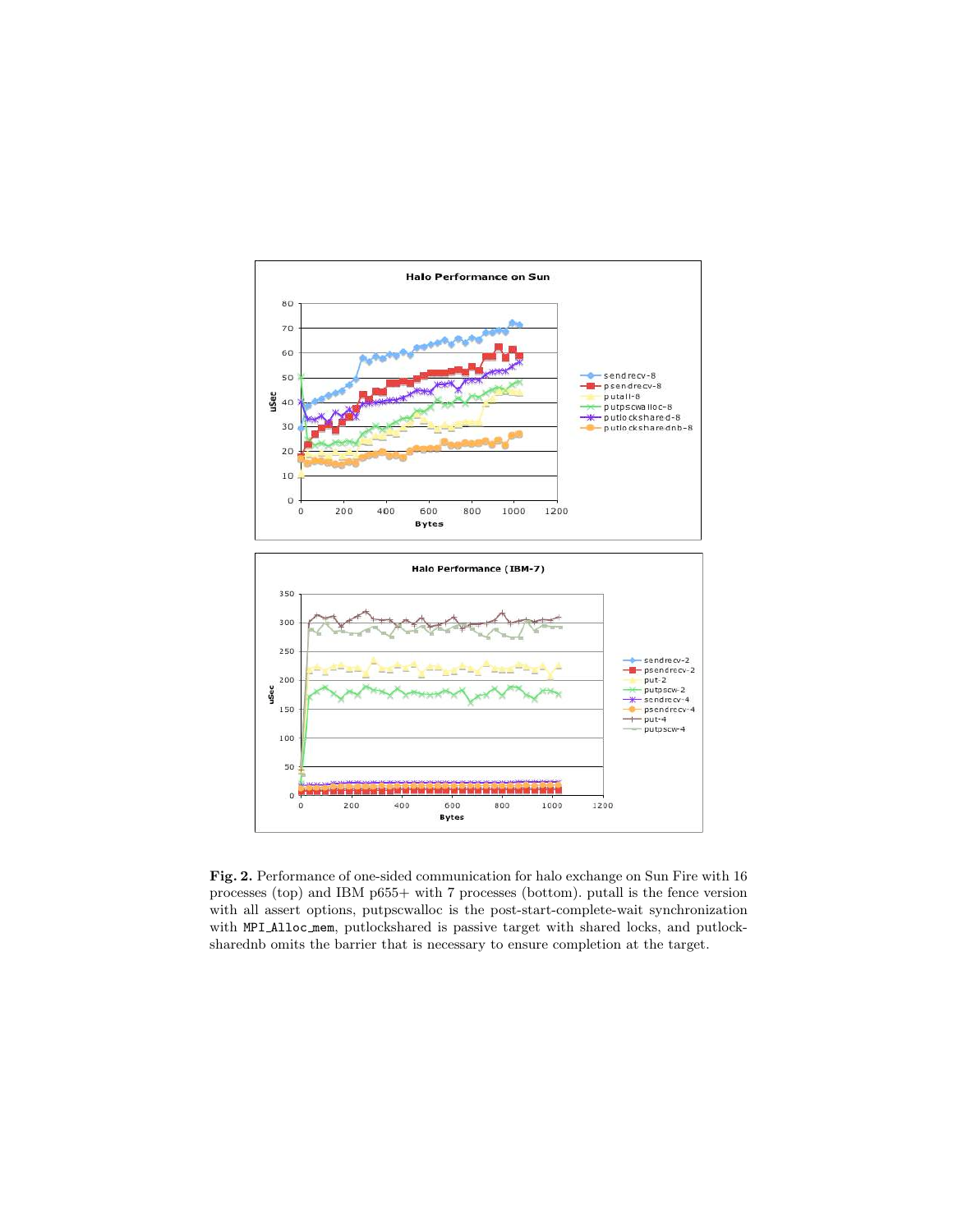# 4 Efficient Support for MPI THREAD MULTIPLE

MPI-2 allows users to write multithreaded MPI programs and defines the interaction between MPI and threads. MPI implementations that support the highest level of thread safety for user programs, MPI THREAD MULTIPLE, are becoming widely available. Thread safety does not come for free, however, because the implementation must protect certain data structures or parts of the code with mutexes or critical sections. Developing a thread-safe MPI implementation is a fairly complex task, and the implementers must make several design choices, both for correctness and for performance [10]. To simplify the task, implementations often focus on correctness first and performance later (if at all). As a result, even though an MPI implementation may support multithreading, its performance may be far from optimized.

To determine how current implementations perform, we ran tests that measure the bandwidth and latency obtained when multiple threads of a process communicate with multiple threads of another process compared with multiple processes instead of threads (see Figure 3). We ran the tests on the Sun Fire and IBM p655+ SMPs and on a Linux cluster at Argonne National Laboratory. The cluster has nodes with two dual-core AMD Opterons and Gigabit Ethernet as the interconnect. We used the native vendor MPI implementations on the Sun and IBM machines and two implementations on the Linux cluster: MPICH2 and Open MPI.



Fig. 3. Communication test when using multiple threads (left) versus multiple processes (right).

The first test measures the cumulative bandwidth obtained and demonstrates how much thread locks affect the cumulative bandwidth; ideally, the multiprocess and multithreaded cases should perform similarly. Figure 4 shows the results. On the Linux cluster, the tests were run on two nodes, with all communication happening across nodes. We ran two cases: one where there were as many processes/threads as the number of processors on a node (four) and one where there were eight processes/threads running on four processors. Both cases show no measurable difference in bandwidth between threads and processes with MPICH2. With Open MPI, there is a decline in bandwidth with threads in the oversubscribed case. On the Sun and IBM SMPs, on the other hand, there is a substantial decline (more than 50% in some cases) in the bandwidth when threads were used instead of processes.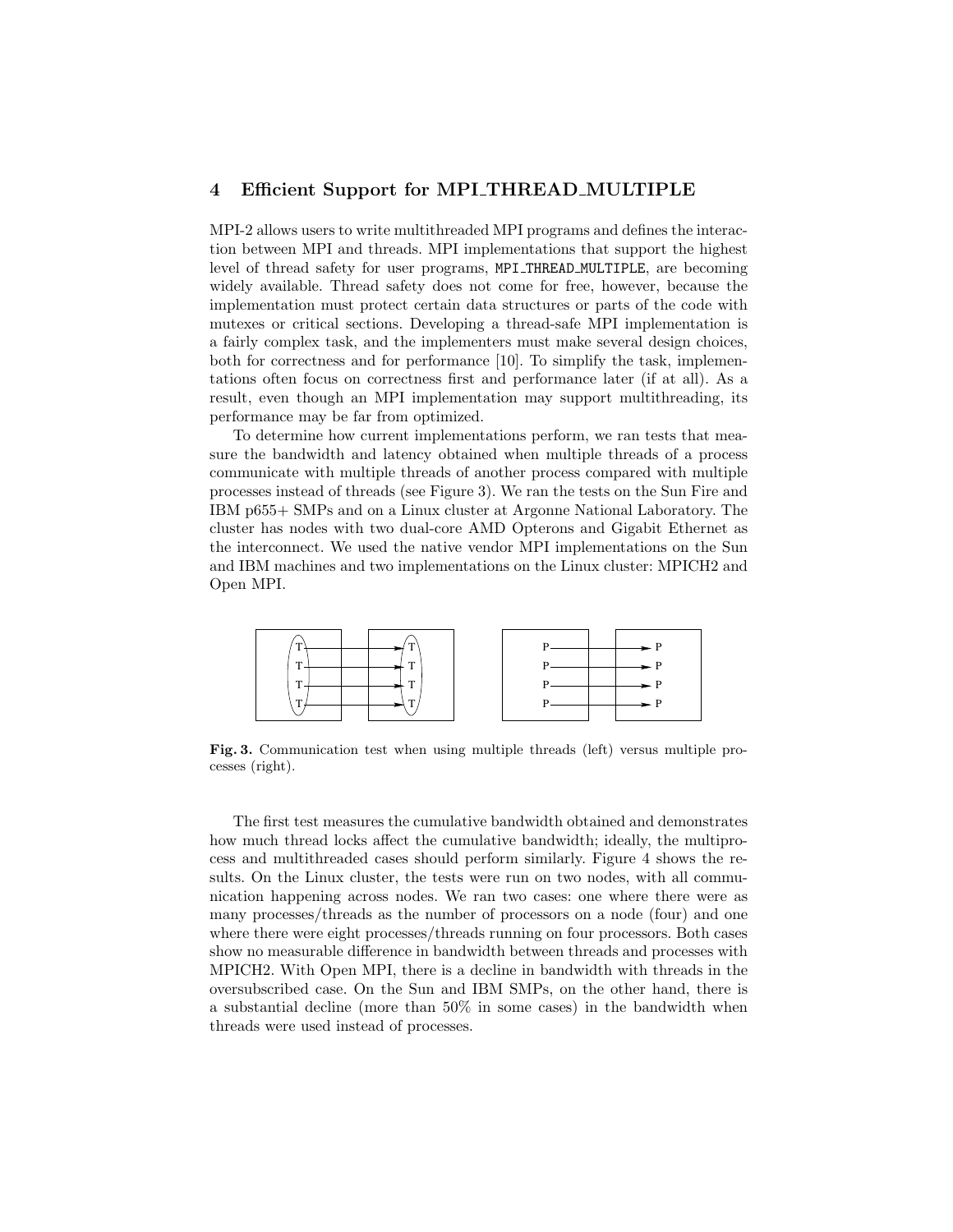

Fig. 4. Concurrent bandwidth test on Linux cluster (left) and Sun and IBM SMPs (right).

We also ran a version of the test that measures the time (latency) for individual short messages instead of concurrent bandwidth for large messages. Figure 5 shows the results. On the Linux cluster with MPICH2, there is a 20  $\mu$ s overhead in latency when using concurrent threads instead of processes. With Open MPI, the overhead is about  $30 \mu s$ . With Sun and IBM MPI, the latency with threads is about 10 times the latency with processes.

The overhead of threads is much more noticeable on the shared-memory machines because the overall message-passing performance on those machines is high (very low latency and very high bandwidth). Minimizing the overhead of thread-related locking in such environments is a difficult problem, and more research is needed in this area.

Additional results for several other tests can be found in [23].



Fig. 5. Concurrent latency test on Linux cluster (left) and Sun and IBM SMPs (right).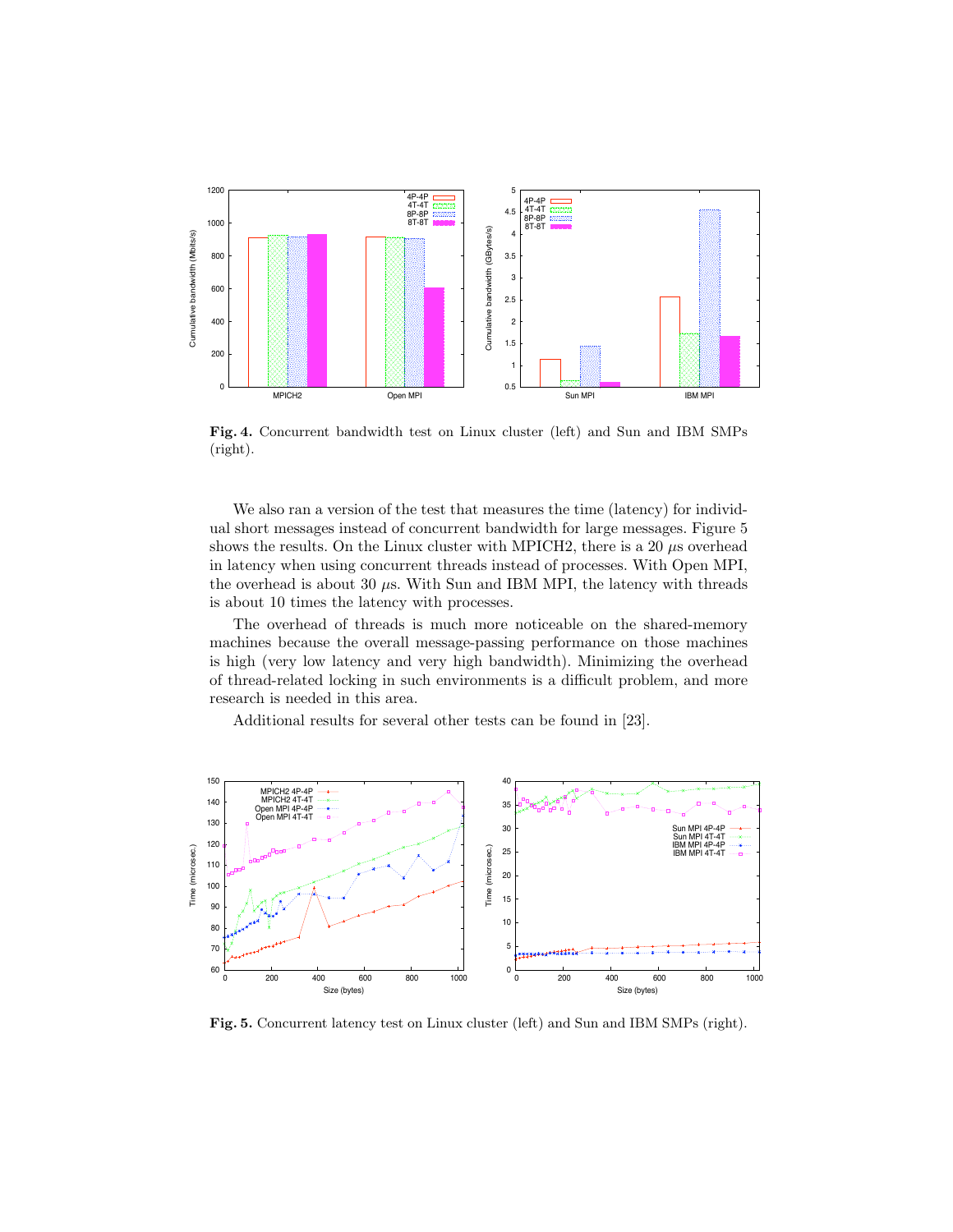# 5 Summary

Although the MPI standard has existed for a long time and MPI implementations have matured over the years, many areas remain in which MPI implementations still need improvement. Some of these improvements are necessitated by new developments in parallel systems, such as very large scale (more than 100,000 processors) and the advent of multicore chips. Others are just hard topics that need more work. Special efforts are needed in the areas of scalability, fault tolerance, one-sided communication, support for multithreading, and topology awareness. Continued research in these areas and incorporation of research results into production implementations will enable users to take full advantage of the enormous power of the leading supercomputers, which is rapidly approaching 1 petaflop/s.

#### Acknowledgments

This work was supported by the Mathematical, Information, and Computational Sciences Division subprogram of the Office of Advanced Scientific Computing Research, Office of Science, U.S. Department of Energy, under Contract DE-AC02-06CH11357.

# References

- 1. M. Barnett, S. Gupta, D. Payne, L. Shuler, R. van de Geijn, and J. Watts. Interprocessor collective communication library (InterCom). In *Proceedings of Supercomputing '94*, November 1994.
- 2. George Bosilca, Aurelien Bouteiller, Franck Cappello, Samir Djilali, Gilles Fedak, Cedile Germain, Thomas Herault, Pierre Lemarinier, Oleg Lodygensky, Frederic Magniette, Vencent Neri, and Anton Selikhov. MPICH-V: Toward a scalable fault tolerant MPI for volatile nodes. In *Proceedings of SC 2002*. IEEE, 2002.
- 3. Jehoshua Bruck, Ching-Tien Ho, Schlomo Kipnis, Eli Upfal, and Derrick Weathersby. Efficient algorithms for all-to-all communications in multiport messagepassing systems. *IEEE Transactions on Parallel and Distributed Systems*, 8(11):1143–1156, November 1997.
- 4. Darius Buntinas, Guillaume Mercier, and William Gropp. Implementation and shared-memory evaluation of MPICH2 over the Nemesis communication subsystem. In *Recent Advances in Parallel Virtual Machine and Message Passing Interface, 13th European PVM/MPI Users' Group Meeting*, pages 86–95. Lecture Notes in Computer Science 4192, Springer, September 2006.
- 5. Surendra Byna, William Gropp, Xian-He Sun, and Rajeev Thakur. Improving the performance of MPI derived datatypes by optimizing memory-access cost. In *Proceedings of the IEEE International Conference on Cluster Computing (Cluster 2003)*, pages 412–419, December 2003.
- 6. James Cownie and William Gropp. A standard interface for debugger access to message queue information in MPI. In *Recent Advances in Parallel Virtual Machine and Message Passing Interface, 6th European PVM/MPI Users' Group Meeting*, Lecture Notes in Computer Science 1697, Springer-Verlag, pages 51–58, 1999.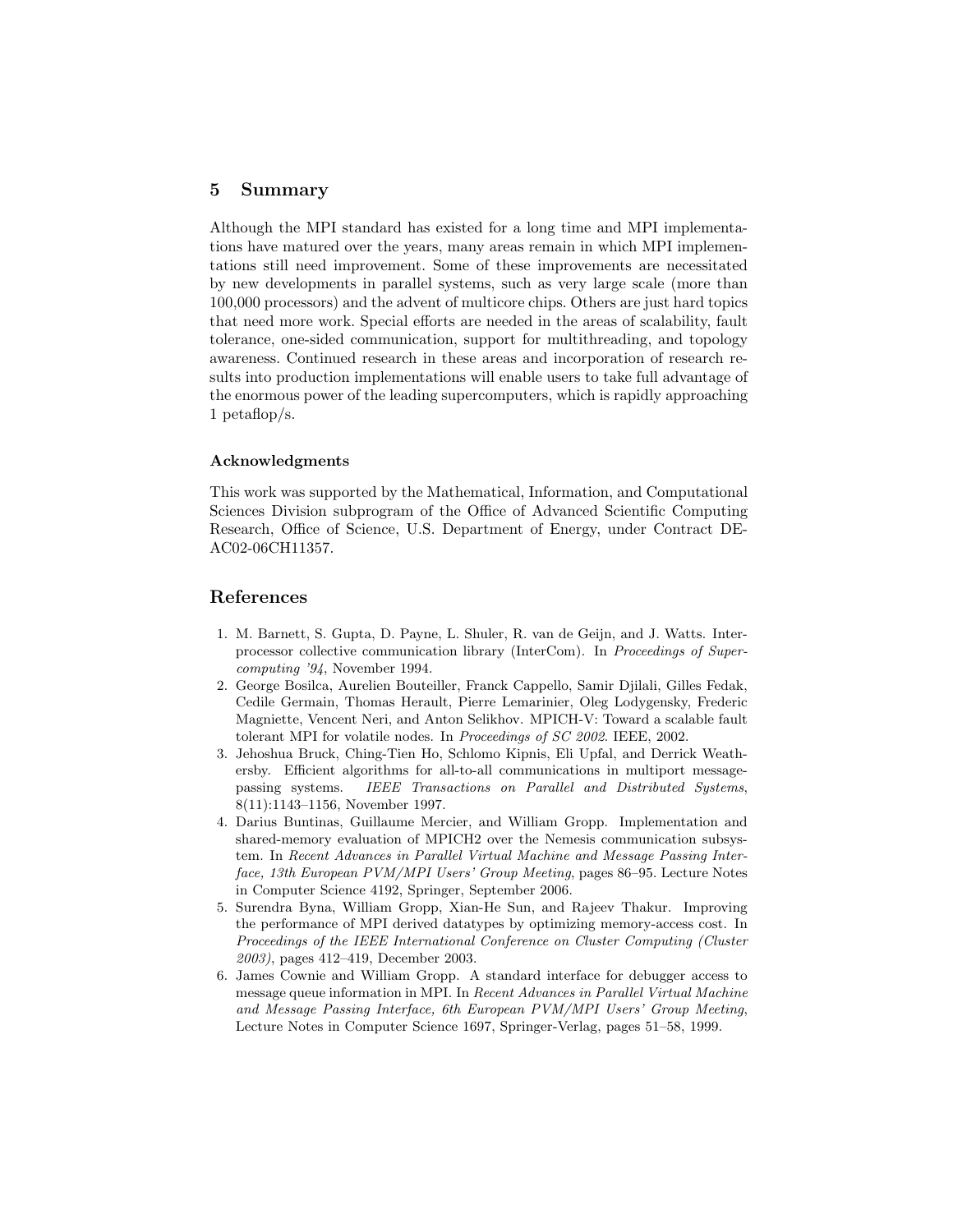- 7. Graham E. Fagg and Jack J. Dongarra. FT-MPI: Fault tolerant MPI, supporting dynamic applications in a dynamic world. In *Recent Advances in Parallel Virutal Machine and Message Passing Interface, 7th European PVM/MPI Users' Group Meeting*, pages 346–353. Lecture Notes in Computer Science 1908, Springer, September 2000.
- 8. Chris Falzone, Anthony Chan, Ewing Lusk, and William Gropp. Collective error detection for MPI collective operations. In *Recent Advances in Parallel Virtual Machine and Message Passing Interface, 12th European PVM/MPI Users' Group Meeting*, pages 138–147. Lecture Notes in Computer Science 3666, Springer, September 2005.
- 9. Christopher Gottbrath, Brian Barrett, William D. Gropp, Ewing Lusk, and Jeff Squyres. An interface to support the identification of dynamic MPI-2 processes for scalable parallel debugging. In *Recent Advances in Parallel Virtual Machine and Message Passing Interface, 13th European PVM/MPI Users' Group Meeting*, pages 115–122. Lecture Notes in Computer Science 4192, Springer, September 2006.
- 10. William Gropp and Rajeev Thakur. Issues in developing a thread-safe MPI implementation. In *Recent Advances in Parallel Virtual Machine and Message Passing Interface, 13th European PVM/MPI Users' Group Meeting*, pages 12–21. Lecture Notes in Computer Science 4192, Springer, September 2006.
- 11. William Gropp and Rajeev Thakur. Revealing the performance of MPI RMA implementations. Technical Report ANL/MCS-P1419-0507, Mathematics and Computer Science Division, Argonne National Laboratory, May 2007.
- 12. Intel Trace Analyzer and Collector 7.0 for Linux. http://www.intel.com.
- 13. Hideyuki Jitsumoto, Toshio Endo, and Satoshi Matsuoka. ABARIS: An adaptable fault detection/recovery component framework for MPIs. In *Proceedings of 12th IEEE Workshop on Dependable Parallel, Distributed and Network-Centric Systems (DPDNS '07) in conjunction with IPDPS 2007*, March 2007.
- 14. N. Karonis, B. de Supinski, I. Foster, W. Gropp, E. Lusk, and J. Bresnahan. Exploiting hierarchy in parallel computer networks to optimize collective operation performance. In *Proceedings of the Fourteenth International Parallel and Distributed Processing Symposium (IPDPS '00)*, pages 377–384, 2000.
- 15. T. Kielmann, R. F. H. Hofman, H. E. Bal, A. Plaat, and R. A. F. Bhoedjang. Mag-PIe: MPI's collective communication operations for clustered wide area systems. In *ACM SIGPLAN Symposium on Principles and Practice of Parallel Programming (PPoPP'99)*, pages 131–140. ACM, May 1999.
- 16. Bettina Krammer, Matthias S. Müller, and Michael M. Resch. MPI application development using the analysis tool MARMOT. In *Recent Advances in Parallel Virtual Machine and Message Passing Interface, 4th International Conference on Computational Science (ICCS 2004)*, pages 464–471. Lecture Notes in Computer Science 3038, Springer, June 2004.
- 17. Edward A. Lee. The problem with threads. *Computer*, 39(5):33–42, May 2006.
- 18. Salman Pervez, Ganesh Gopalakrishnan, Robert M. Kirby, Rajeev Thakur, and William Gropp. Formal verification of programs that use MPI one-sided communication. In *Recent Advances in Parallel Virtual Machine and Message Passing Interface, 13th European PVM/MPI Users' Group Meeting*, pages 30–39. Lecture Notes in Computer Science 4192, Springer, 2006.
- 19. Hubert Ritzdorf and Jesper Larsson Träff. Collective operations in NEC's highperformance MPI libraries. In *Proceedings of the 20th International Parallel and Distributed Processing Symposium (IPDPS 2006)*, April 2006.
- 20. ROMIO: A high-performance, portable MPI-IO implementation. http://www.mcs.anl.gov/romio.